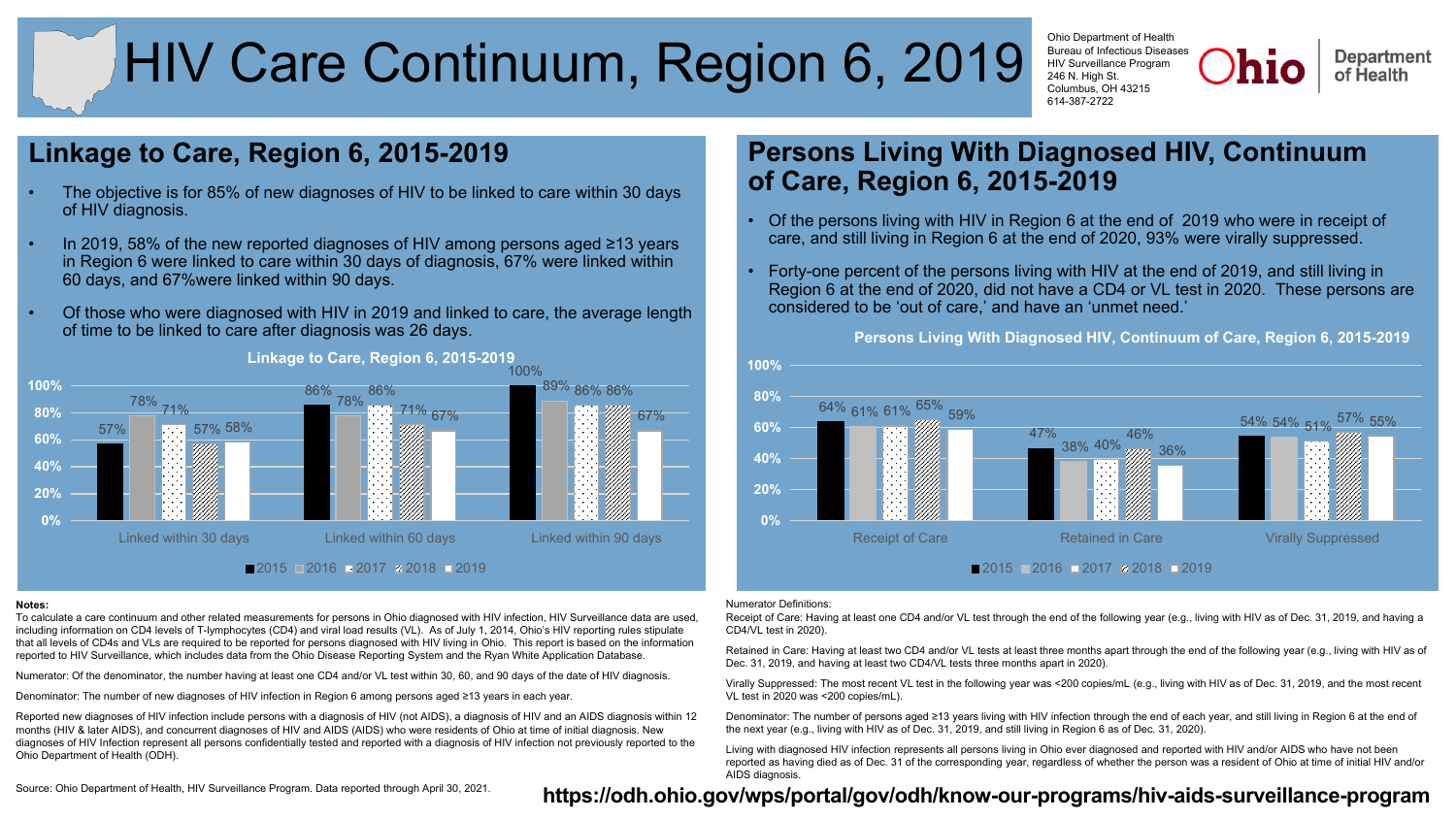|                                   | <b>Linkage to Care</b>   |                          |                          |                                                     |                          |                          |                          |  |  |  |
|-----------------------------------|--------------------------|--------------------------|--------------------------|-----------------------------------------------------|--------------------------|--------------------------|--------------------------|--|--|--|
| Sex at birth                      | 2019<br>Denominator      |                          |                          |                                                     |                          |                          |                          |  |  |  |
|                                   | <b>Numerator</b>         |                          |                          |                                                     |                          |                          |                          |  |  |  |
|                                   | Linked within 30 days    |                          | Linked within 60 days    |                                                     | Linked within 90 days    |                          | <b>Total</b>             |  |  |  |
|                                   | No.                      | $\frac{0}{0}$            | No.                      | $\overline{\frac{9}{6}}$                            | No.                      | $\overline{\frac{9}{6}}$ |                          |  |  |  |
| Male                              | 5                        | 56%                      | 6                        | 67%                                                 | 6                        | 67%                      | 9                        |  |  |  |
| Female                            | $\overline{2}$           | 67%                      | $\overline{2}$           | 67%                                                 | $\overline{2}$           | 67%                      | $\mathbf{3}$             |  |  |  |
| Age                               |                          |                          |                          |                                                     |                          |                          |                          |  |  |  |
| $13 - 14$                         | -                        | $\qquad \qquad -$        | $\qquad \qquad -$        | -                                                   | -                        | -                        |                          |  |  |  |
| $15-19$                           | -                        | -                        | $\overline{\phantom{0}}$ | -                                                   | -                        | -                        | -                        |  |  |  |
| $20 - 24$                         |                          | -                        |                          | -                                                   | —                        | -                        | $\mathbf 1$              |  |  |  |
| $25 - 29$                         | -                        | -                        | $\overline{\phantom{0}}$ | -                                                   | —                        | -                        | $\mathbf{1}$             |  |  |  |
| $30 - 34$                         | -                        | $\overline{\phantom{0}}$ |                          | -                                                   | -                        | -                        | $\overline{\phantom{a}}$ |  |  |  |
| $35 - 39$                         | $\overline{2}$           | 67%                      | $\overline{2}$           | 67%                                                 | $\overline{2}$           | 67%                      | $\mathbf{3}$             |  |  |  |
| 40-44                             | 3                        | 75%                      | 4                        | 100%                                                | 4                        | 100%                     | 4                        |  |  |  |
| 45-49                             | 1                        | 50%                      | 1                        | 50%                                                 | 1                        | 50%                      | $\overline{2}$           |  |  |  |
| $50 - 54$                         | -                        | -                        |                          |                                                     | $\qquad \qquad -$        |                          | $\qquad \qquad -$        |  |  |  |
| 55-64                             | 1                        | 100%                     | 1                        | 100%                                                | 1                        | 100%                     | $\mathbf 1$              |  |  |  |
| $65+$                             |                          | $\overline{\phantom{0}}$ |                          | -                                                   | -                        | -                        | -                        |  |  |  |
| <b>Race/Ethnicity</b>             |                          |                          |                          |                                                     |                          |                          |                          |  |  |  |
| American Indian/Alaska Native     | $\overline{\phantom{0}}$ | $\qquad \qquad -$        | -                        | $\overline{\phantom{0}}$                            | -                        | $\overline{\phantom{0}}$ |                          |  |  |  |
| Asian/Pacific Islander            | -                        |                          |                          |                                                     | —                        |                          | -                        |  |  |  |
| Black/African-American            |                          | 50%                      |                          | 50%                                                 | 1                        | 50%                      | $\overline{2}$           |  |  |  |
| Hispanic/Latino                   | -                        | $\overline{\phantom{0}}$ | -                        | -                                                   | $\overline{\phantom{0}}$ | $\overline{\phantom{0}}$ | $\overline{\phantom{a}}$ |  |  |  |
| White                             | 5                        | 56%                      | 6                        | 67%                                                 | 6                        | 67%                      | 9                        |  |  |  |
| Multi-race                        | 1                        | 100%                     | 1                        | 100%                                                | 1                        | 100%                     | $\mathbf{1}$             |  |  |  |
| <b>Transmission Category</b>      |                          |                          |                          |                                                     |                          |                          |                          |  |  |  |
| Male-to-male sexual contact       | 3                        | 75%                      | 3                        | 75%                                                 | 3                        | 75%                      | $\overline{4}$           |  |  |  |
| Male IDU                          | 1                        | 50%                      | $\overline{2}$           | 100%                                                | $\overline{2}$           | 100%                     | $\overline{2}$           |  |  |  |
| Male-to-male sexual contact & IDU |                          | -                        |                          | -                                                   | —                        | -                        | $\mathbf{1}$             |  |  |  |
| Male heterosexual contact         |                          |                          |                          |                                                     |                          |                          |                          |  |  |  |
| Male other/unknown                | 1                        | 50%                      | 1                        | 50%                                                 | 1                        | 50%                      | $\overline{2}$           |  |  |  |
| Female IDU                        | —                        | $\qquad \qquad -$        |                          | -                                                   | $\qquad \qquad -$        | -                        | $\qquad \qquad -$        |  |  |  |
| Female heterosexual contact       | $\overline{2}$           | 67%                      | $\overline{2}$           | 67%                                                 | $\overline{2}$           | 67%                      | 3 <sup>1</sup>           |  |  |  |
| Female other/unknown              | —                        | $\qquad \qquad -$        |                          | $\hspace{0.05cm} -\hspace{0.05cm} -\hspace{0.05cm}$ | $\overline{\phantom{m}}$ | $\overline{\phantom{0}}$ | $\qquad \qquad -$        |  |  |  |
| Total                             | $\overline{7}$           | 58%                      | 8                        | 67%                                                 | 8                        | 67%                      | 12                       |  |  |  |

### **Notes:**

Numerator: Of the denominator, the number having at least one CD4 and/or VL test within 30, 60, and 90 days of the date of HIV diagnosis.

Denominator: The number of new diagnoses of HIV infection in Region 6 among persons aged ≥13 years in each year.

Reported new diagnoses of HIV infection include persons with a diagnosis of HIV (not AIDS), a diagnosis of HIV and an AIDS diagnosis within 12 months (HIV & later AIDS), and concurrent diagnoses of HIV and AIDS (AIDS) who were residents of Ohio at time of initial diagnosis.

Male and female refer to sex assigned at birth.

Hispanics/Latinos may be of any race. In this report, persons with a race of American Indian/Alaska Native, Asian/Pacific Islander, Black/African-American, white, or multi-race are not Hispanic. Asian/Pacific Islander includes Native Hawaiians.

Transmission categories are mutually exclusive, hierarchical categories defined by the CDC and system-calculated using sex at birth and risk factor history to determine mode of transmission. A person with multiple risks is only represented in the highest category based on the CDC hierarchical algorithm. Thus, transgender women are included in the male-to-male sexual contact transmission category if assigned male at birth and risk factor history indicates sex with males. Please note this is for the categorization of HIV transmission categories only and not to describe sexual orientation.

Region 6: Athens, Belmont, Guernsey, Meigs, Monroe, Morgan, Muskingum, Noble, Perry, Washington Counties.

Dash (–) indicates no cases were reported for the given category. Small numbers should be interpreted with caution.

Source: Ohio Department of Health, HIV Surveillance Program. Data reported through April 30, 2021.